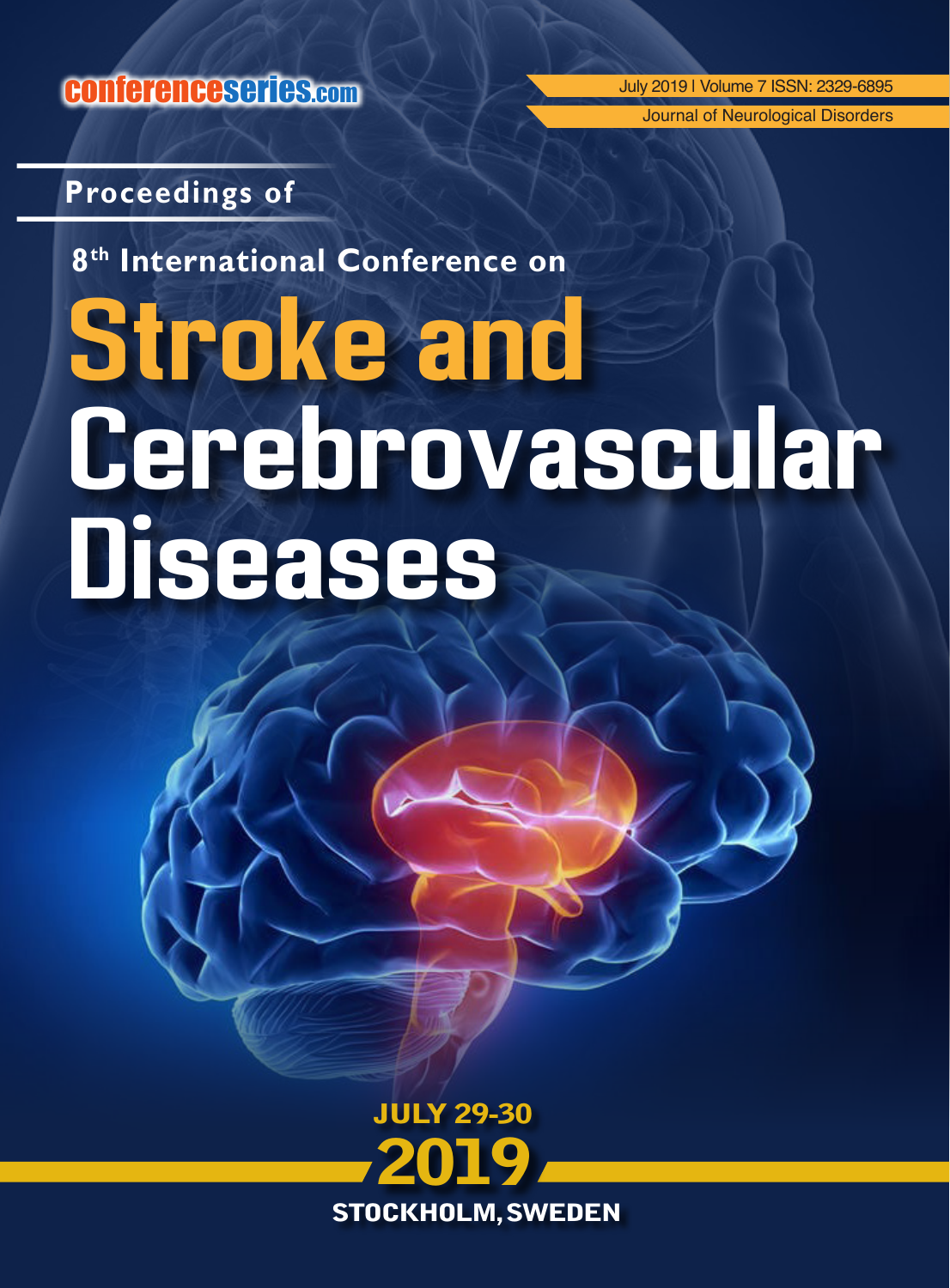# Scientific Program European Stroke Conference 2019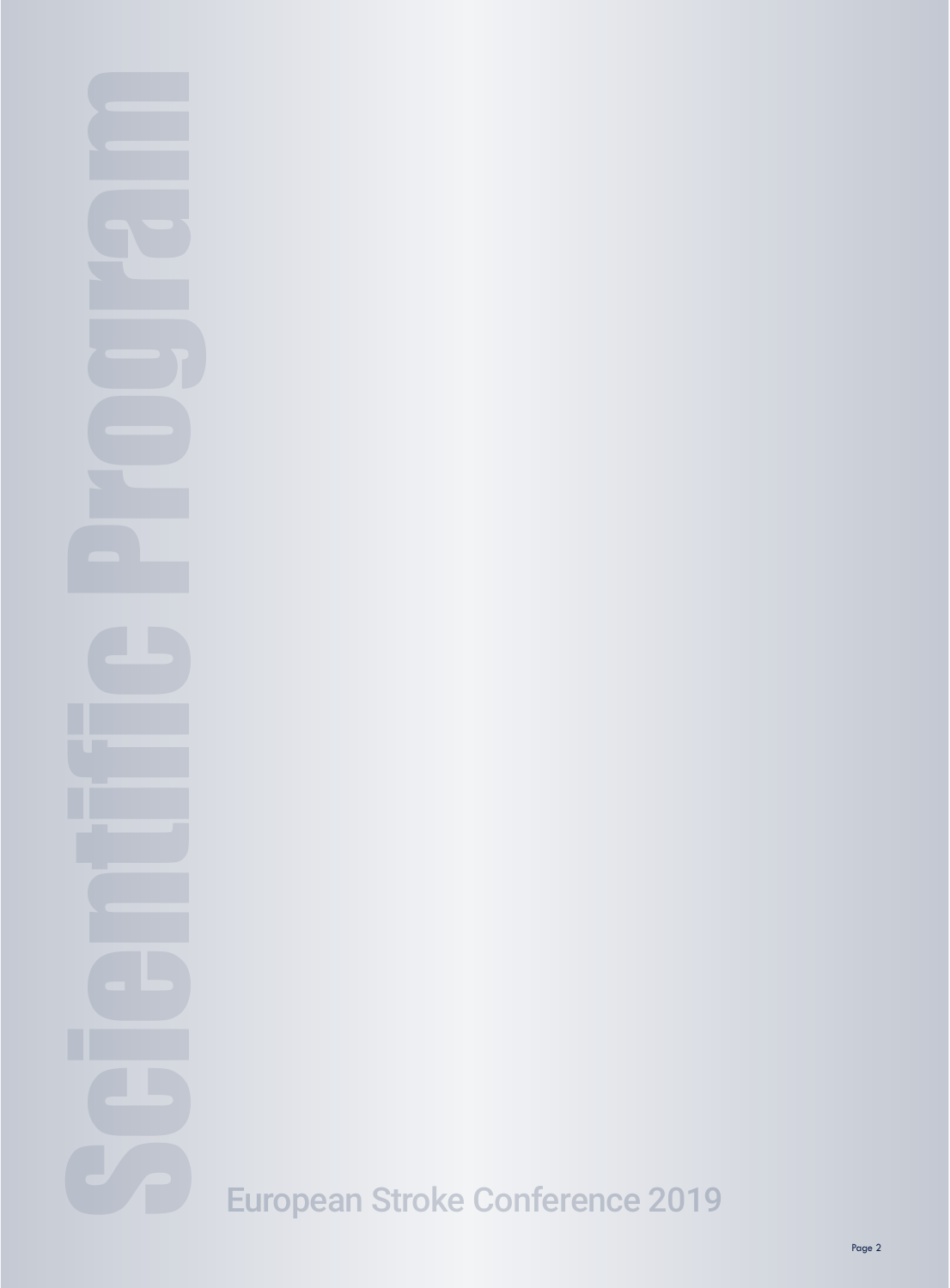

**July 29, 2019** Meeting Hall: **Meeting Room 1**

**09:00-09:30 Registrations**

Opening Ceremony **09:30-10:00**

### **Keynote Forum**

**Introduction**

- **10:00-10:35 Title: Blood Occludin Level as a Potential Biomarker for Early Blood Brain Barrier Damage Ke Jian Liu,** University of New Mexico, USA
- **10:35-11:10 Title: Early Intervention In Vascular Cognitive Impairment Anne L. Foundas,** Brain Institute of Louisiana, USA

### **GROUP PHOTO**

**Networking & Refreshment Break @ Conference Lounge 11:10-11:30**

- **11:30-12:05 How to deal with the new etiology Title: Cytotoxic brain tissue edema as a complication to stroke and traumatic brain injury – Hans von Holst,** Karolinska Institutet, Sweden
- **12:05-12:40 of ischaemic stroke Title: Importance of timely MRI brain Diffusion weighted Imaging in differentiating mimics Asem Ali,** Diana Princess of Wales Hospital , UK

**12:40-13:15 and Improving Brain Repair in Stroke Treatment Title: Oxidative Stress and Antioxidant: What We Should Do for Preventing Brain Damage Jiangang Shen,** The University of Hong Kong, Hong Kong

**Lunch Break @ RBG Restaurant 13:15 -14:15**

**14:15-14:50 Title: E-BABE-Adiponectin Axis and Ischemic Stroke Ming-Hsiu, Wu,** Chi Mei Medical Center, Taiwan

**Sessions: Stroke | Neurodegenerative Disorders | Stroke Management| Stroke Rehabilitation and Recovery | Cerebrovascular Disorders| Modern Diagnostics| Neurological Nursing** 

**Chair: Ming-Hsiu, Wu,** Chi Mei Medical Center, Taiwan

### **Introduction**